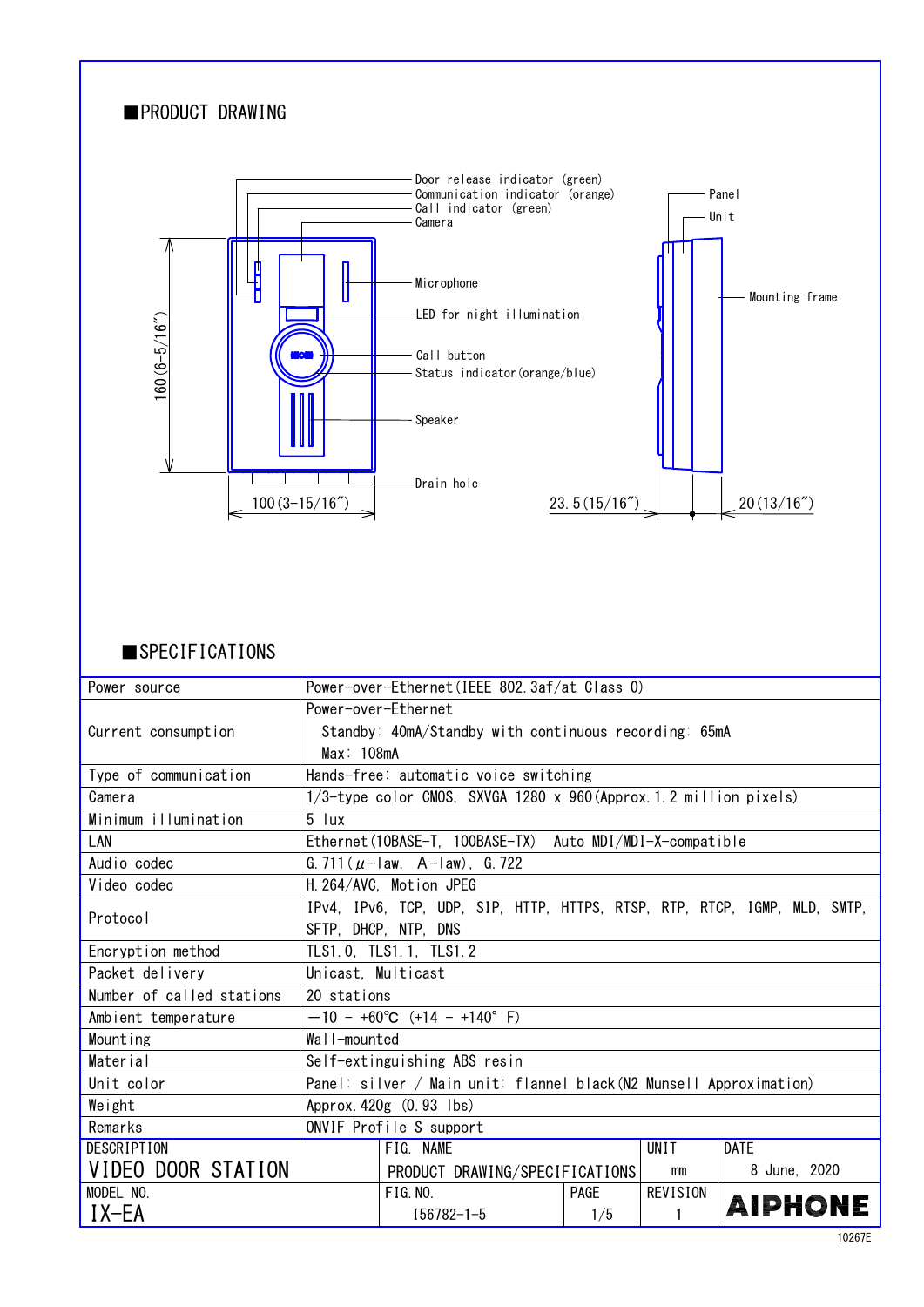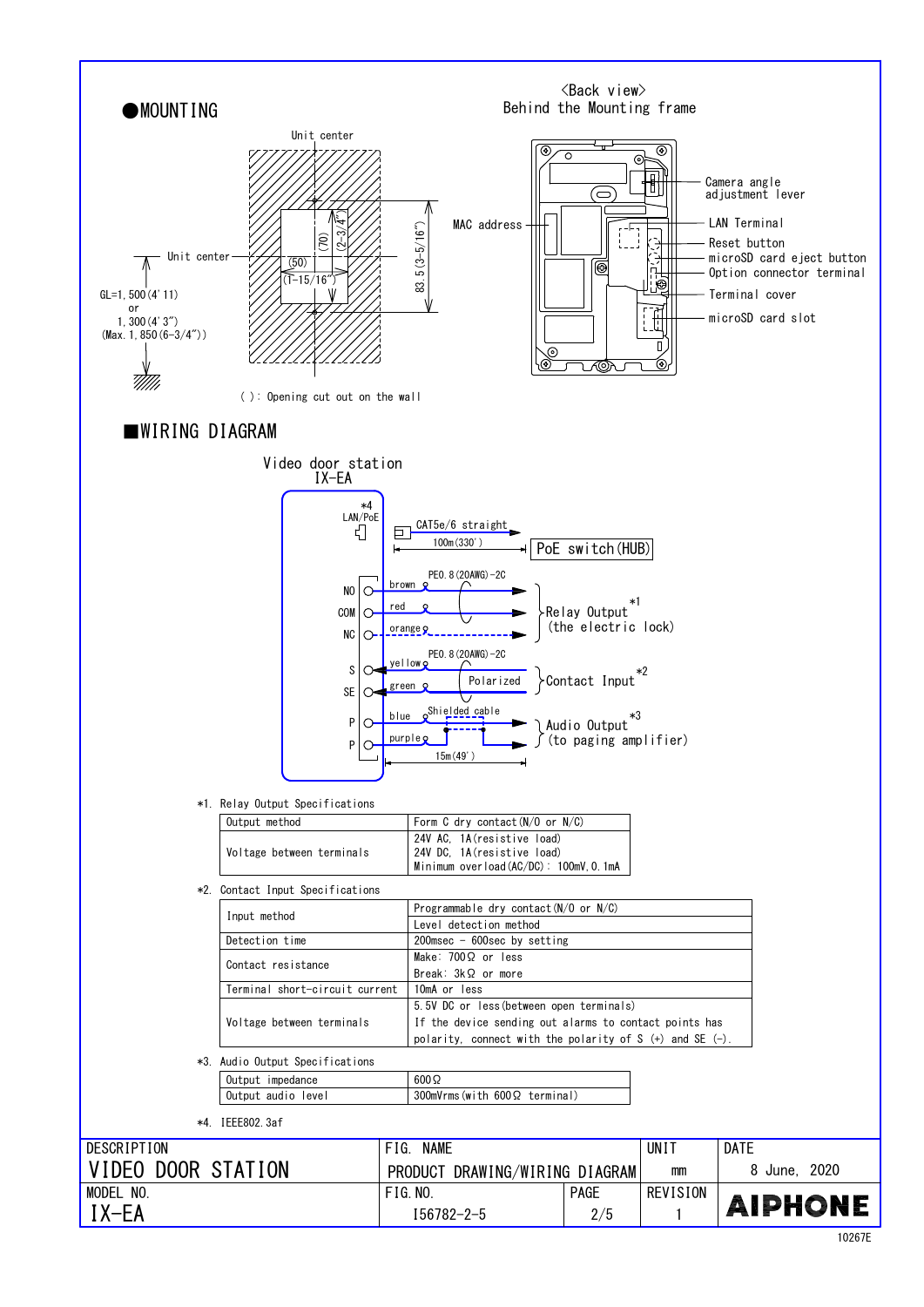## ■RESTRICTIONS

A PoE-compatible switch must be used as the switch (hub) for station connection. ●

 $\cdots$ 

- Video door station's ONVIF video system can only be accessed by one 3rd party product at a time. Multiple simultaneous connections not possible.
- A computer is required to make system settings. transferred to IX Support Tool. The IX Support Tool is recommended for system settings IX system can be configured in one of the two methods, "IX Support Tool" application or Web browser. Once the system has been configured through a browser, the settings cannot be management.
- Do not cover the moisture escape holes with caulking seals. ●
- While updating the System settings, stations unavailable.
- Avoid installing This station in the following locations; ●





The background of the standing caller's is white wall.

NO



Where the standing location is strongly sunlit.

● In order to audio or video record, the following microSD memory card (market goods) compliant with SD standard is necessary.

| '⊤tandarٽ   | <b>Japacity</b>         | System<br>1e                | $\overline{\phantom{a}}$<br>Speed<br>Classes |
|-------------|-------------------------|-----------------------------|----------------------------------------------|
| <b>SDHC</b> | 4GB<br>32GB<br>up<br>to | <b>FAT32</b><br><b>NIV4</b> | C10                                          |

## **EXPENSIBLE THE RETWORK**

- When connecting via the Internet (global IP networks), VPN Service is necessary. ●
- We do not recommend using a wireless communication such as wireless LAN as it may not operate correctly due to security issues or communication speed delays.
- For IPv4 Address with DHCP, due to the architecture of the IX system, DHCP configuration is only recommended for network environments utilizing managed (static) IP address leasing.
- For stateless IPv6 Address, do not change the prefix of the device so that it cannot transmit Router Advertisement (RA).
- only recommended for network environments utilizing managed (static) IP address leasing. For IPv6 Address with DHCP, due to the architecture of the IX system, DHCP configuration is ● The DUID of the device: 00030001 + MAC address
- Depending on the network environment and computer, prior arrangements and setup operations involving the network administrator might be necessary.
- Depending on the network environment, operation delay might occur. ●
- lower frame rates, or other loss of correct operation might occur. • Depending on the network environment or other factors, audio or video dropout, delays,
- The protocols used by this system must be supported. ●
- The network bandwidth required by each device when communicating are as follows. G.711・G.722:64kbps x 2(in communication), 64kbps x stations(on page) H.264:32kbps - up to 2048kbps(When communicating with 3rd party product supporting ONVIF, 32kbps to 8192kbps)
- IPv4 and IPv6 cannot be mixed in the same system.
- IGMPv3 or MLDv2. When using multicasting for video, or audio, use in an environment that does not reject ●

| DESCRIPTION         | <b>NAME</b><br>FIG. |             | UNI 1    | <b>DATE</b>     |
|---------------------|---------------------|-------------|----------|-----------------|
| VIDEO DOOR STATION  | <b>RESTRICTIONS</b> |             | mm       | 2020<br>8 June. |
| <b>MODEL</b><br>NO. | FIG. N0.            | <b>PAGE</b> | REVISION |                 |
| $IX-EA$             | 156782-3-5          | 3/5         |          | <b>AIPHONE</b>  |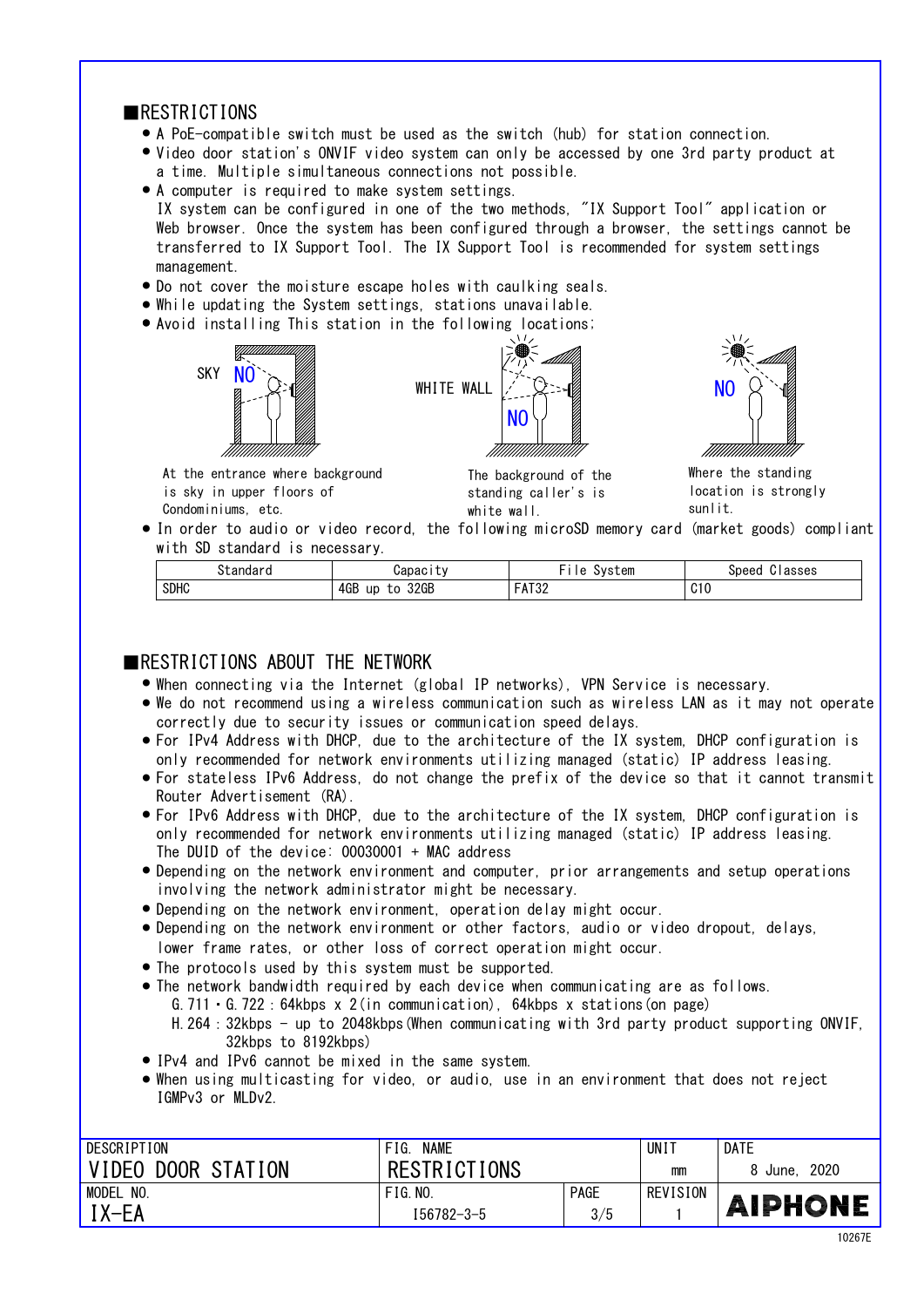| <b>FUNCTIONS</b>                                                                                                                                                                                                                                                                                                                                                                                                                                                                                                                       |                                                                                                                                                                                                                                                                                                           |                                                                                                                    |                                                                                           |                                                                   |  |  |
|----------------------------------------------------------------------------------------------------------------------------------------------------------------------------------------------------------------------------------------------------------------------------------------------------------------------------------------------------------------------------------------------------------------------------------------------------------------------------------------------------------------------------------------|-----------------------------------------------------------------------------------------------------------------------------------------------------------------------------------------------------------------------------------------------------------------------------------------------------------|--------------------------------------------------------------------------------------------------------------------|-------------------------------------------------------------------------------------------|-------------------------------------------------------------------|--|--|
| $\bullet$ Calling<br>Group Call: Make an outgoing call to all stations that belong to the selected group.<br>Contact input call: Make an outgoing call to all stations that belong to the selected Contact input<br>call group.                                                                                                                                                                                                                                                                                                        |                                                                                                                                                                                                                                                                                                           |                                                                                                                    |                                                                                           |                                                                   |  |  |
| • Answer function<br>· Audio or video recording function<br>$\bullet$ Paging                                                                                                                                                                                                                                                                                                                                                                                                                                                           | Answering a call: When incoming a call or page, answering with Call button. (Requires setup.)<br>Audio or video recording: Record audio and video to a microSD card at the start of or during a call.<br>Audio or video playback: Play an audio or video recording saved to a microSD card on a computer. |                                                                                                                    |                                                                                           |                                                                   |  |  |
| Incoming a page.<br>• Option Input<br>The following functions can be assigned to each inputs.<br>Calling: Group Call<br>Answer operation: Answer a call and page by option input.<br>Relay Latch Reset: Reset the "Latch Output" in operation.                                                                                                                                                                                                                                                                                         |                                                                                                                                                                                                                                                                                                           |                                                                                                                    |                                                                                           |                                                                   |  |  |
| API: Send API command by option input.<br>• Relay Output<br>The following functions can be assigned to each of the two relay outputs.<br>Status output: Make a relay output in status of Outgoing a call/Communication.<br>External Audio Output: Trigger a relay output for operating PA amplifier when audio output from<br>Door Release: Trigger a relay output when receiving an unlocking instruction.<br>Option Relay Control: Trigger a relay output when receiving making an relay output instruction from<br>another station. | Audio Output terminal.                                                                                                                                                                                                                                                                                    |                                                                                                                    |                                                                                           |                                                                   |  |  |
| • Audio output<br>Output receiving audio of communication or paging to paging amplifier.<br>• Others<br>IP-PBX integration: IX System can integrate with IP-PBX.<br>Send emails: Emails can be sent to pre-registered emails, answer visitors, and release doors.<br>Transmitting video through ONVIF: View Video from Door Station camera with a 3rd party product<br>Chime: Play message data following a preset schedule.<br>• Indicators                                                                                           | supporting the ONVIF specification.                                                                                                                                                                                                                                                                       |                                                                                                                    |                                                                                           |                                                                   |  |  |
| Name                                                                                                                                                                                                                                                                                                                                                                                                                                                                                                                                   | Status *1                                                                                                                                                                                                                                                                                                 |                                                                                                                    | Description                                                                               |                                                                   |  |  |
|                                                                                                                                                                                                                                                                                                                                                                                                                                                                                                                                        |                                                                                                                                                                                                                                                                                                           | Booting                                                                                                            |                                                                                           |                                                                   |  |  |
|                                                                                                                                                                                                                                                                                                                                                                                                                                                                                                                                        |                                                                                                                                                                                                                                                                                                           | Device error, startup error                                                                                        |                                                                                           |                                                                   |  |  |
|                                                                                                                                                                                                                                                                                                                                                                                                                                                                                                                                        |                                                                                                                                                                                                                                                                                                           | Communication failure                                                                                              |                                                                                           |                                                                   |  |  |
|                                                                                                                                                                                                                                                                                                                                                                                                                                                                                                                                        | Orange flashing                                                                                                                                                                                                                                                                                           | Updating Firmware                                                                                                  |                                                                                           |                                                                   |  |  |
|                                                                                                                                                                                                                                                                                                                                                                                                                                                                                                                                        |                                                                                                                                                                                                                                                                                                           | Mounting/unmounting microSD card                                                                                   |                                                                                           |                                                                   |  |  |
|                                                                                                                                                                                                                                                                                                                                                                                                                                                                                                                                        |                                                                                                                                                                                                                                                                                                           | Initializing                                                                                                       |                                                                                           |                                                                   |  |  |
| Status indicator                                                                                                                                                                                                                                                                                                                                                                                                                                                                                                                       | Blue light                                                                                                                                                                                                                                                                                                | Standby                                                                                                            |                                                                                           |                                                                   |  |  |
|                                                                                                                                                                                                                                                                                                                                                                                                                                                                                                                                        |                                                                                                                                                                                                                                                                                                           | Call destination busy                                                                                              |                                                                                           |                                                                   |  |  |
|                                                                                                                                                                                                                                                                                                                                                                                                                                                                                                                                        |                                                                                                                                                                                                                                                                                                           | Incoming call                                                                                                      |                                                                                           |                                                                   |  |  |
|                                                                                                                                                                                                                                                                                                                                                                                                                                                                                                                                        | Blue flashing                                                                                                                                                                                                                                                                                             | Incoming paging                                                                                                    |                                                                                           |                                                                   |  |  |
|                                                                                                                                                                                                                                                                                                                                                                                                                                                                                                                                        |                                                                                                                                                                                                                                                                                                           | When being monitored (Depends on setting)                                                                          |                                                                                           |                                                                   |  |  |
| Call indicator                                                                                                                                                                                                                                                                                                                                                                                                                                                                                                                         | Green flashing                                                                                                                                                                                                                                                                                            | Outgoing calling                                                                                                   |                                                                                           |                                                                   |  |  |
| Communication indicator                                                                                                                                                                                                                                                                                                                                                                                                                                                                                                                | Orange light                                                                                                                                                                                                                                                                                              | In communication                                                                                                   |                                                                                           |                                                                   |  |  |
| Door release indicator                                                                                                                                                                                                                                                                                                                                                                                                                                                                                                                 | Green flashing                                                                                                                                                                                                                                                                                            | Door releasing *2                                                                                                  |                                                                                           |                                                                   |  |  |
| *1. The flashing pattern varies depending on the state of video door station.                                                                                                                                                                                                                                                                                                                                                                                                                                                          |                                                                                                                                                                                                                                                                                                           |                                                                                                                    |                                                                                           |                                                                   |  |  |
| *2. This flashes when the electrical lock connected to this station is released.<br>If the door release timeout is set to 3 seconds or less, it will flash at a 3 second interval.                                                                                                                                                                                                                                                                                                                                                     |                                                                                                                                                                                                                                                                                                           |                                                                                                                    |                                                                                           |                                                                   |  |  |
| IIMAGING RANGE AND MOUNTING LOCATION                                                                                                                                                                                                                                                                                                                                                                                                                                                                                                   |                                                                                                                                                                                                                                                                                                           |                                                                                                                    |                                                                                           |                                                                   |  |  |
| Vertical Camera angle O°                                                                                                                                                                                                                                                                                                                                                                                                                                                                                                               | Camera angle $+13^\circ$<br>Approx. 2, 150                                                                                                                                                                                                                                                                | Camera angle $-8^{\circ}$                                                                                          |                                                                                           | Horizontal                                                        |  |  |
| Approx. 1, 900<br>(6' 2'')<br>Approx. 750<br>(2' 5")<br>Approx. 1, 150<br>Unit %<br>Unit<br>(3'9'')<br>center 2<br>center<br>500<br>$\begin{array}{c} 1,500 \\ (4' 11'') \end{array}$ (1' 7")<br>711111111111111                                                                                                                                                                                                                                                                                                                       | F (7' )<br>Approx. 800<br>(2'7'')<br>Approx. 1, 350<br>(4'5'')<br>500<br>$1,500$ 500<br>(4' 11") (1' 7")<br>7777777777777777                                                                                                                                                                              | Unit<br>center $\%$<br>500<br>$\begin{array}{c} 1,500 \\ (4' 11'') \end{array}$ 500<br>(4' 11")<br>777777777777777 | Approx. 1, 800<br>$\tau$ (5' 10″)<br>Approx. 750<br>(2' 5'')<br>Approx. 1, 050<br>(3'5'') | !!!!!! <u>!!!!!!!</u><br>500(1'7'')<br>Approx. 1, 200<br>(3' 11") |  |  |
|                                                                                                                                                                                                                                                                                                                                                                                                                                                                                                                                        |                                                                                                                                                                                                                                                                                                           |                                                                                                                    |                                                                                           |                                                                   |  |  |
| DESCRIPTION                                                                                                                                                                                                                                                                                                                                                                                                                                                                                                                            | FIG. NAME                                                                                                                                                                                                                                                                                                 |                                                                                                                    | UNIT                                                                                      | <b>DATE</b>                                                       |  |  |
| VIDEO DOOR STATION                                                                                                                                                                                                                                                                                                                                                                                                                                                                                                                     | FUNCTIONS/IMAGING                                                                                                                                                                                                                                                                                         |                                                                                                                    | mm                                                                                        | 8 June, 2020                                                      |  |  |
| MODEL NO.                                                                                                                                                                                                                                                                                                                                                                                                                                                                                                                              | FIG. NO.                                                                                                                                                                                                                                                                                                  | PAGE                                                                                                               | <b>REVISION</b>                                                                           |                                                                   |  |  |
| IX-EA                                                                                                                                                                                                                                                                                                                                                                                                                                                                                                                                  | $I56782 - 4 - 5$                                                                                                                                                                                                                                                                                          | 4/5                                                                                                                | 1                                                                                         | AIPHONE                                                           |  |  |